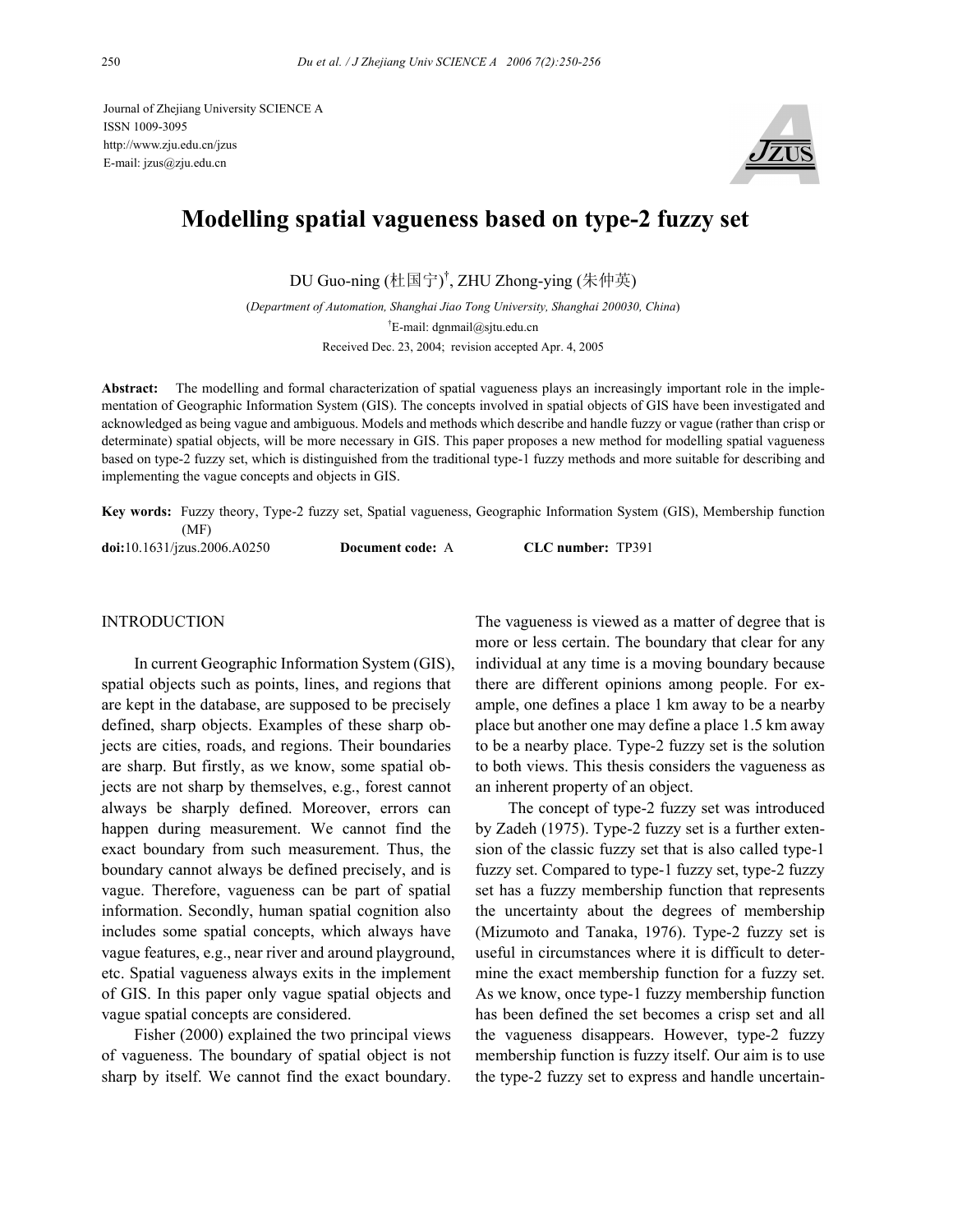ties and vagueness in the GIS.

# TYPE-2 FUZZY SET PRELIMINARIES

Type-1 and type-2 fuzzy sets are defined as follows.

**Definition 1** Given a universe of discourse *U*, a type-1 fuzzy set  $A$  is a fuzzy set whose membership function is characterized by  $\mu_A: U \rightarrow [0,1]$ , and denoted  $by A = \{u, \mu_A(u)\}, u \in U.$ 

**Definition 2** Given a universe of discourse  $X$ , a type-2 fuzzy set  $\tilde{A}$  is characterized by a membership function  $\mu_{\tilde{\lambda}}$ , such that  $\mu_{\tilde{\lambda}}(x) = \{v_x | v_x : [0,1] \to [0,1] \}$  or

$$
\mu_{\tilde{A}}: X \to [0,1]^{[0,1]}.
$$

A type-2 membership grade can be any subset in [0,1]—the primary membership; and corresponding to each primary membership, there is a secondary membership (which can also be in [0,1]) that defines the possibilities of the primary membership. A type-1 fuzzy set is a special case of a type-2 fuzzy set; its secondary membership function is a subset with only one element-unity (Liang and Mendel, 2000). Of course, type-*n* fuzzy set whose membership function ranges over fuzzy sets of type-(*n*−1) is infinite when *n* is growing, but it is always sufficient to talk about type-2 fuzzy set as it allows us to handle spatial vagueness and linguistic uncertainties. The simplest type-2 fuzzy set is in the interval type-2 set whose elements' degree of membership are intervals with secondary membership degree of 1 or 0, and this is the case studied in this paper.

#### **Examples of type-2 fuzzy sets**

As we know, Gaussian or normal distribution is common in natural or social phenomena. Many random variables such as stature of adult people in some region, result of estimating of something, crop of one province, etc., obey or almost obey Gaussian distribution. Here we consider the case of a fuzzy set characterized by a Gaussian membership function. According to the definition of the type-2 fuzzy set, three Gaussian type-2 fuzzy membership function shapes based on Gaussian distribution are defined as follows.

**Definition 3** Given a universe of discourse  $X$ , a type-2 fuzzy set  $\tilde{A}$  is characterized by a membership function  $\mu_{\tilde{i}}$ , such that  $\mu_{\tilde{i}}(x) = \exp(-(x-a)^2/(2\sigma^2))$ , where *a* is the mean or expected value of the Gaussian function.  $\sigma$  is a deviation, and  $\sigma$  is a random value between  $[\sigma_1, \sigma_2]$ .

According to Definition 3 we can find that different value of *σ* leads to different membership grade (Fig.1). So corresponding to each value of *x* (except  $x=a$ , the membership grade can be any possible number depending on the value of  $\sigma$ , in other words, the Gaussian type-2 fuzzy set membership grade is not a single or crisp number, it is a fuzzy set.





Definition 4 shows a case of Gaussian function with uncertain mean. In this case  $\mu_{\tilde{a}}$  is still a fuzzy set corresponding to a certain *x* depending a random value of *a* (Fig.2).

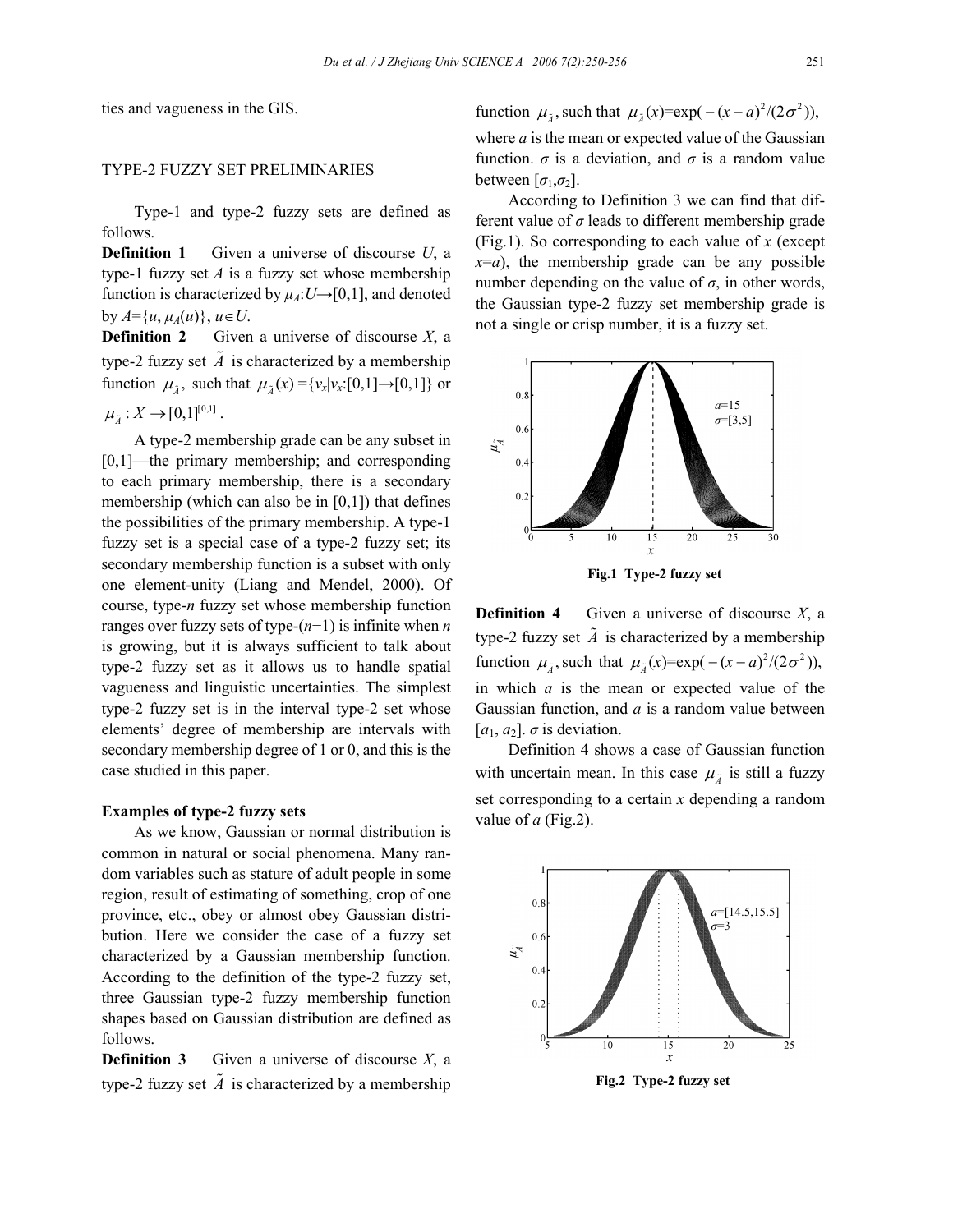**Definition 5** Given a universe of discourse *X*, a type-2 fuzzy set  $\tilde{A}$  is characterized by a membership function  $\mu_{\tilde{\lambda}}$ , such that  $\mu_{\tilde{\lambda}}(x) = \exp(-(x-a)^2/(2\sigma^2))$ , in which *a* is the mean or expected value of the Gaussian function, and *a* is a random value between [*a*1, *a*2]. *σ* is deviation, and *σ* takes a random value between  $[\sigma_1, \sigma_2]$ .

In the case of Definition 5 both *a* and *σ* are random or uncertain, and can describe more vague condition (Fig.3).



**Fig.3 Type-2 fuzzy set**

With further study we can define the random value of  $\alpha$  or  $\sigma$  as some possible distribution such as Gaussian distribution. Corresponding membership grade for each point in the set of a Gaussian type-1 fuzzy set, different standard deviation of Gaussian distribution for *a* or *σ* can be defined. For example the standard deviations of these Gaussians decrease as the difference between 0.5 and the membership grade for each point in the set of a Gaussian type-1 fuzzy set increases (Fig.4), i.e., nearby the 0.5 we always get more uncertainty or possibility, which is shown by the thinner line at the bottom of Fig.4.



**Fig.4 Type-2 fuzzy set**

## **The level-sets of type-2 fuzzy set**

**Definition 6** Let  $\tilde{A}$  be type-2 fuzzy subset of *X*, and for each  $x \in X$ ,  $\mu_{\lambda}(x)$  is convex type-1 fuzzy subset of [0,1], such that, for each  $a \in [0,1]$ , the *α*-level sets of the type-2 fuzzy membership functions  $\mu_{\tilde{A}}(x)$  are interval-valued membership function  $\mu_{\tilde{i}}^{\alpha}(x)$ .

According to Definition 6, the *α*-level sets of type-2 fuzzy set are different from the *α*-level sets of type-1 fuzzy set, in other words, the *α*-level sets of type-1 are crisp subsets, but the *α*-level sets of type-2 are still an interval-valued membership functions, which mean they are still fuzzy subsets. Figs.5a and 5b show the 0.5-level sets and 0.8-level sets of the type-2 fuzzy set in Fig.3.



**Fig.5 Level sets of type-2 fuzzy sets**  (a) 0.5-level sets; (b) 0.8-level sets

#### MODELLING SPATIAL VAGUENESS

# **Concept of spatial vagueness**

Increasingly, researchers are beginning to realize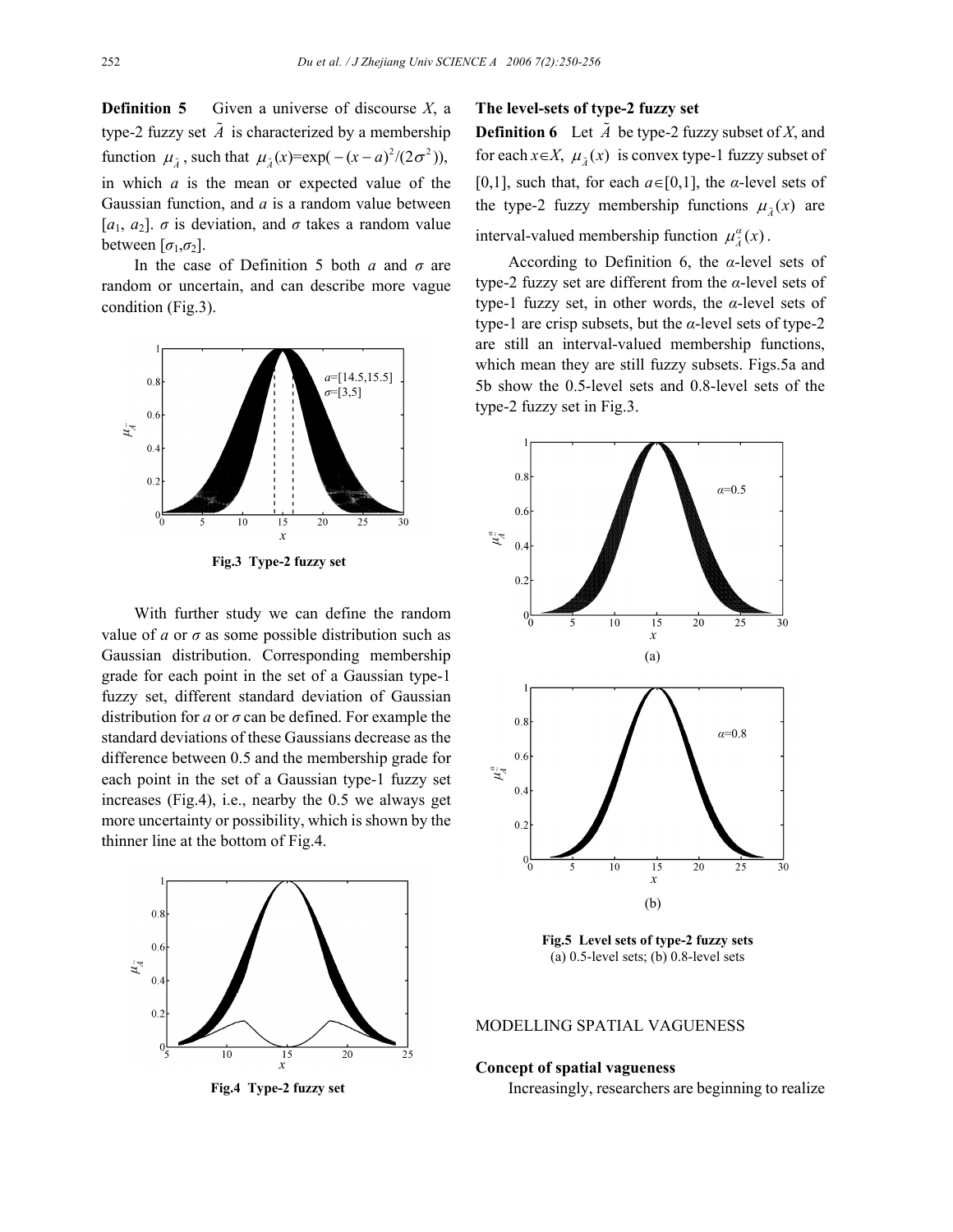that the current mapping of spatial phenomena of the real world to exclusively crisp spatial objects is an insufficient abstraction process for many spatial applications and that spatial vagueness or spatial indeterminacy are features of many geographic data (Burrough and Frank, 1996). Many spatial objects in reality have no sharp boundaries or its boundaries cannot be precisely determined. Examples are natural, social, or cultural phenomena like land features with continuously changing properties (as population density, soil quality, vegetation, pollution, temperature, air pressure), oceans, deserts, English speaking areas, or mountains and valleys. The transition between a valley and a mountain usually cannot be exactly ascertained so that the two spatial objects valley and mountain cannot be precisely separated and defined in a crisp way. We will designate this kind of entities as vague spatial objects (Schneider, 1999). On the other hand, vagueness also exits in the cognition of the human or language expressions for spatial objects, such as nearby school, along railway, and one central region, etc. Vague spatial objects always separated into vague points, vague lines and vague regions. The following section will define the vague objects based on type-2 fuzzy set respectively.

## **Models of spatial vagueness**

(1) Vague points

A vague point can be viewed as a point in two-dimensional Euclidean space with a membership value greater than 0, since 0 documents the non-existence of a point. A vague point  $\tilde{p}$  at  $(a,b)$  in  $R^2$ , written  $\tilde{p}(a, b)$ , is defined by

$$
\mu_{\tilde{p}(a,b)}(x,y) = \{v_{(x,y)} \mid v_{(x,y)} : [0,1] \times [0,1] \to [0,1] \},
$$

where  $\mu_{\tilde{p}(a,b)}(x, y)$  means the two-dimensional type-2 fuzzy set membership grade.

Take Gaussian type-2 fuzzy set as example, and  $\mu_{\tilde{p}(a,b)}(x, y)$  can be defined as follows

$$
\mu_{\tilde{p}(a,b)}(x,y) = e^{-\frac{1}{2} \left[ \frac{(x-a)^2}{\sigma_x^2} + \frac{(y-b)^2}{\sigma_y^2} \right]},
$$

where  $\sigma_r \in [\sigma_r^1, \sigma_r^2], \quad \sigma_v \in [\sigma_v^1, \sigma_v^2], \quad a \in [a_1, a_2]$  and

 $b ∈ [b_1, b_2]$ .

Fig.6a shows the membership of the vague point, and in Fig.6b thicker points represent higher membership values.



**Fig.6 Vague point**  (a) Type-2 fuzzy set membership grade; (b) Vague point

## (2) Vague lines

A vague line can be represented with a series of vague points, and any point of the line has some certainty of degree of belonging to the line. In two-dimensional Euclidean space a crisp line *l* can be defined as  $l: y \neq f(x_l)$ , and then a vague line  $\tilde{l}$  can be defined as

$$
\mu_{\tilde{l}(x_i,y_i)}(x,y) = \{v_{(x,y)} \mid v_{(x,y)} : [0,1] \times [0,1] \to [0,1] \},\
$$

where  $\mu_{\tilde{l}(x, y)}(x, y)$  represents the two-dimensional type-2 fuzzy set membership grade.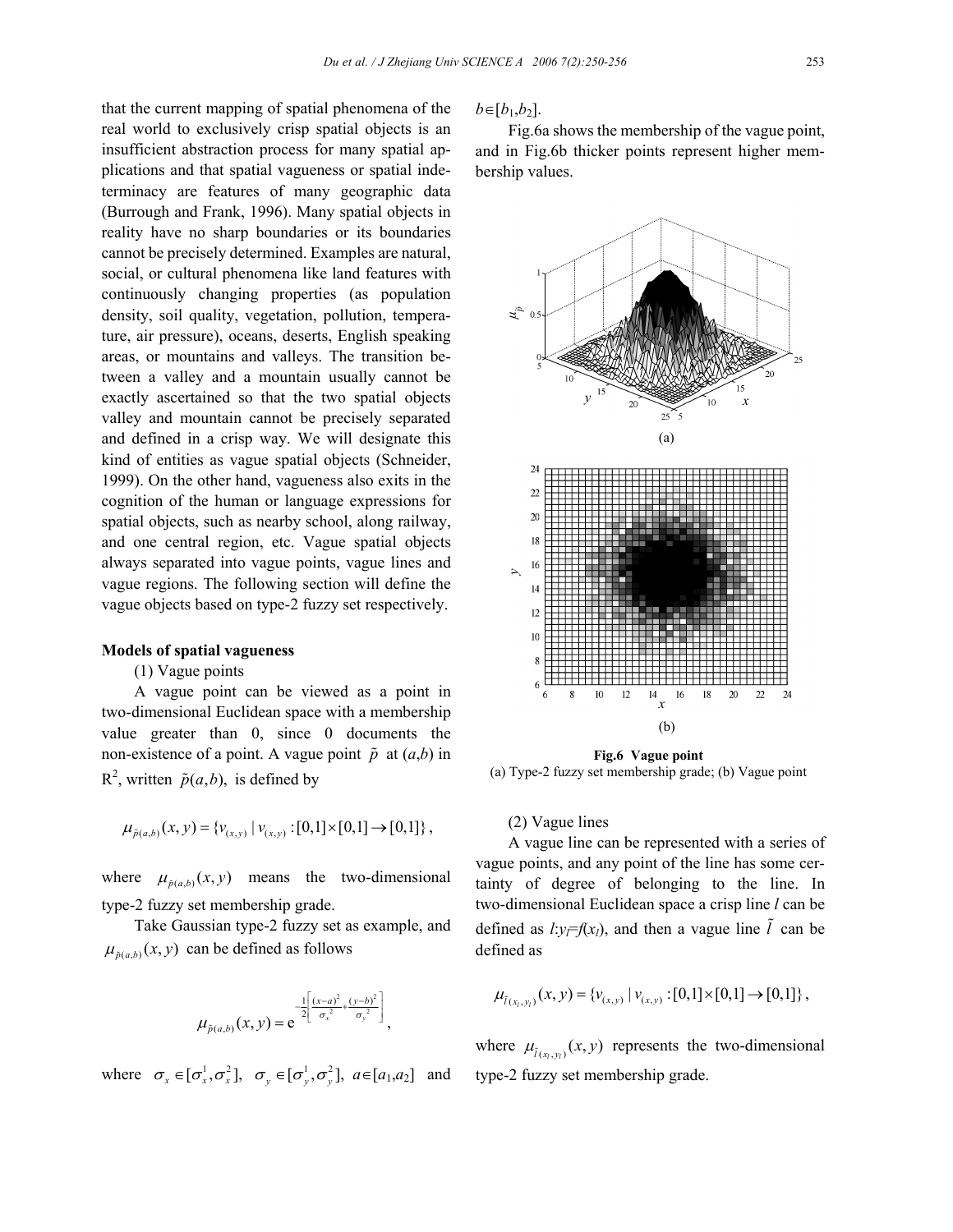Take Gaussian type-2 fuzzy set as example, and  $\mu_{\tilde{l}(x, y)}(x, y)$  can be defined as follows

$$
\mu_{\tilde{l}(x_l,y_l)}(x,y) = e^{-\frac{1}{2\left[\frac{(x-x_l)^2}{\sigma_x^2} + \frac{(y-y_l)^2}{\sigma_y^2}\right]},
$$

where  $\sigma_r \in [\sigma_r^1, \sigma_r^2]$ ,  $\sigma_v \in [\sigma_v^1, \sigma_v^2]$ ,  $x_i \in [x_i^1, x_i^2]$  and  $y_i \in [y_i^1, y_i^2]$ . For each point  $(x, y)$ , there must exist a point of line *l*, (*xl*,*yl*), which minimizes  $\sqrt{(x-x_i)^2 + (y-y_i)^2}$ .

Fig.7a shows the membership of the vague line, and in Fig.7b thicker points represent higher membership values in the vague line.

![](_page_4_Figure_5.jpeg)

**Fig.7 Vague line**  (a) Type-2 fuzzy set membership grade; (b) Vague line

## (3) Vague regions

A vague region is a region with an uncertain or vague boundary, such that points in the vague boundary have different membership grades, which

represent the degree of belonging to the region. A vague region can be considered as one flat area with vague core or vague boundary. In two-dimensional Euclidean space a crisp region *r* can be defined as  $r(x_r, y_r)$ , and a vague region  $\tilde{r}$  can be defined as

$$
\mu_{\tilde{r}(x_r,y_r)}(x,y) = \{v_{(x,y)} \mid v_{(x,y)} : [0,1] \times [0,1] \to [0,1] \},
$$

where  $\mu_{\tilde{r}(x_r, y_r)}(x, y)$  represents the two-dimensional type-2 fuzzy set membership grade.

Take Gaussian type-2 fuzzy set as example, and  $\mu_{\tilde{r}(x_1, y_1)}(x, y)$  can be defined as follows

$$
\mu_{\tilde{r}(x_r,y_r)}(x,y) = \begin{cases} e^{-\frac{1}{2} \left[ \frac{(x-x_r)^2}{\sigma_x^2} + \frac{(y-y_r)^2}{\sigma_y^2} \right]} \\ 1, & (x,y) \notin r(x_r,y_r) \\ 1, & (x,y) \in r(x_r,y_r) \end{cases}
$$

where  $\sigma_x \in [\sigma_x^1, \sigma_x^2]$ ,  $\sigma_y \in [\sigma_y^1, \sigma_y^2]$ ,  $x_r \in [x_r^1, x_r^2]$  and  $y_r \in [y_r^1, y_r^2]$ . When  $(x, y) \notin (x_r, y_r)$ , for each point  $(x, y)$ , there must exist a point of region  $r$ ,  $(x_r, y_r)$ , which minimizes  $\sqrt{(x - x_{r})^{2} + (y - y_{r})^{2}}$ .

Fig.8a shows the membership of the vague region, and in Fig.8b thicker points represent higher membership values in the vague region.

#### **Features of the vague spatial models**

Type-2 fuzzy set, a fuzzy set with fuzzy membership function, is the extension of the type-1 fuzzy set, so the vague spatial models based on the type-2 fuzzy set have more advanced features than the models based on type-1 fuzzy set. This section mainly discusses the advantage of type-2 fuzzy set based on the level-sets, and here only vague points based on two kinds of fuzzy sets are concerned. The same goes for the line and polygon.

In order to show the different effect on vague point between the type-2 and type-1 fuzzy sets, type-1 fuzzy membership function is the same as the primary membership function. Fig.9 and Fig.10 show the vague points and their level-sets. Obviously, level-sets of the vague points in Fig.9c are crisp sets, but level-sets of the vague points in Fig.10c are still fuzzy sets. In fact, the case of Fig.10 is more compatible to describe the real spatial world than the case in Fig.9.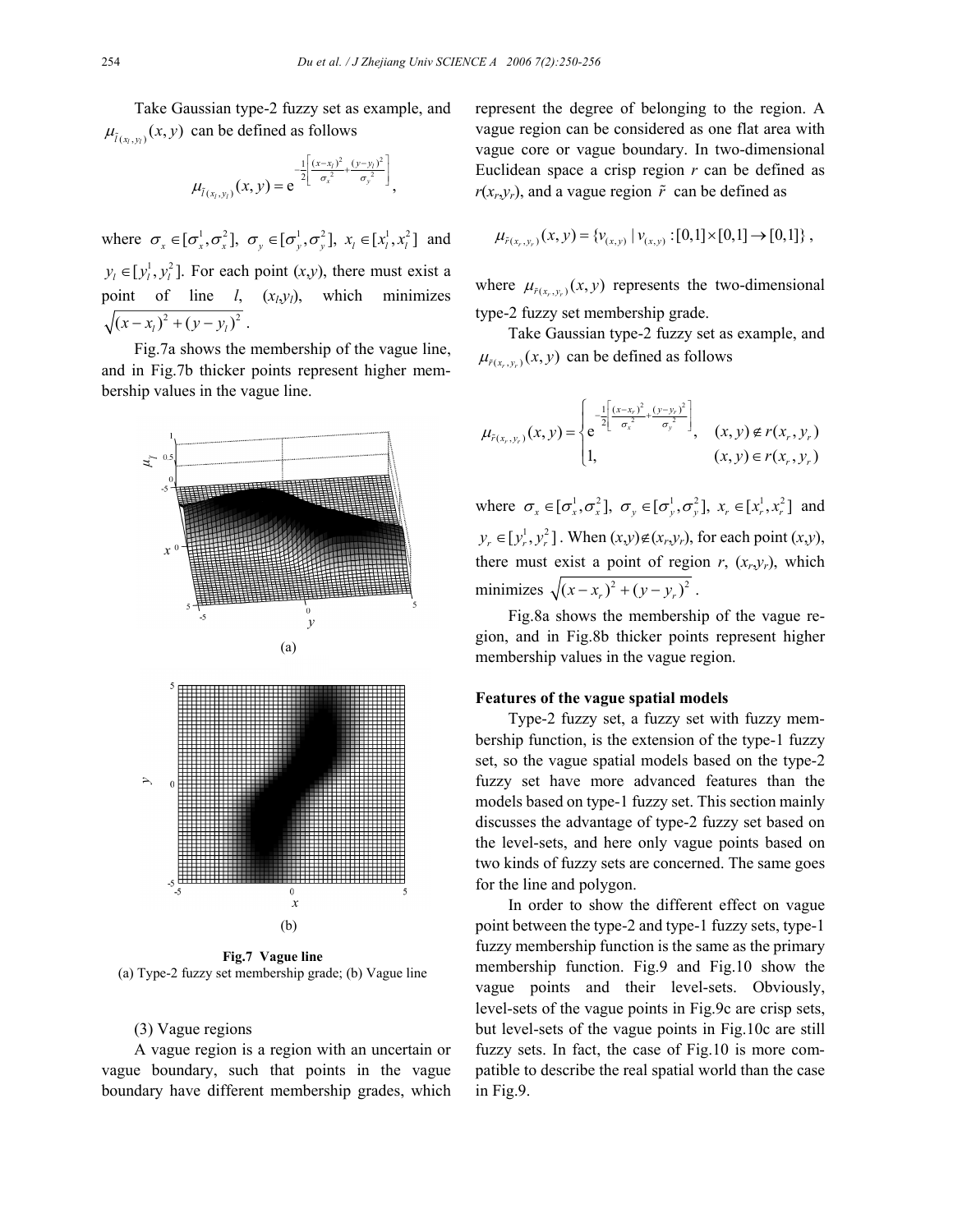![](_page_5_Figure_1.jpeg)

**Fig.8 Vague region**  (a) Type-2 fuzzy set membership grade; (b) Vague region

# CONCLUSION AND FURTHER WORK

This paper lays the conceptual and formal foundation for the treatment of spatial objects blurred by the feature of type-2 fuzziness. It is also a contribution to bridge the gap between the fuzziness and probabilities of spatial phenomena. The paper focuses on the modelling of basic vague spatial objects leading to three type-2 fuzzy spatial data types for vague points, vague lines, and vague regions whose structure and semantics is formally defined. The characteristic feature of the design is the modelling of smoothness and flexibility, which is inherent to the objects themselves and to the transitions between

![](_page_5_Figure_5.jpeg)

**Fig.9 Vague point based on type-1 fuzzy set**  (a) Type-1 fuzzy set membership grade; (b) Vague point; (c) Type-1 level-sets (0.25-level sets)